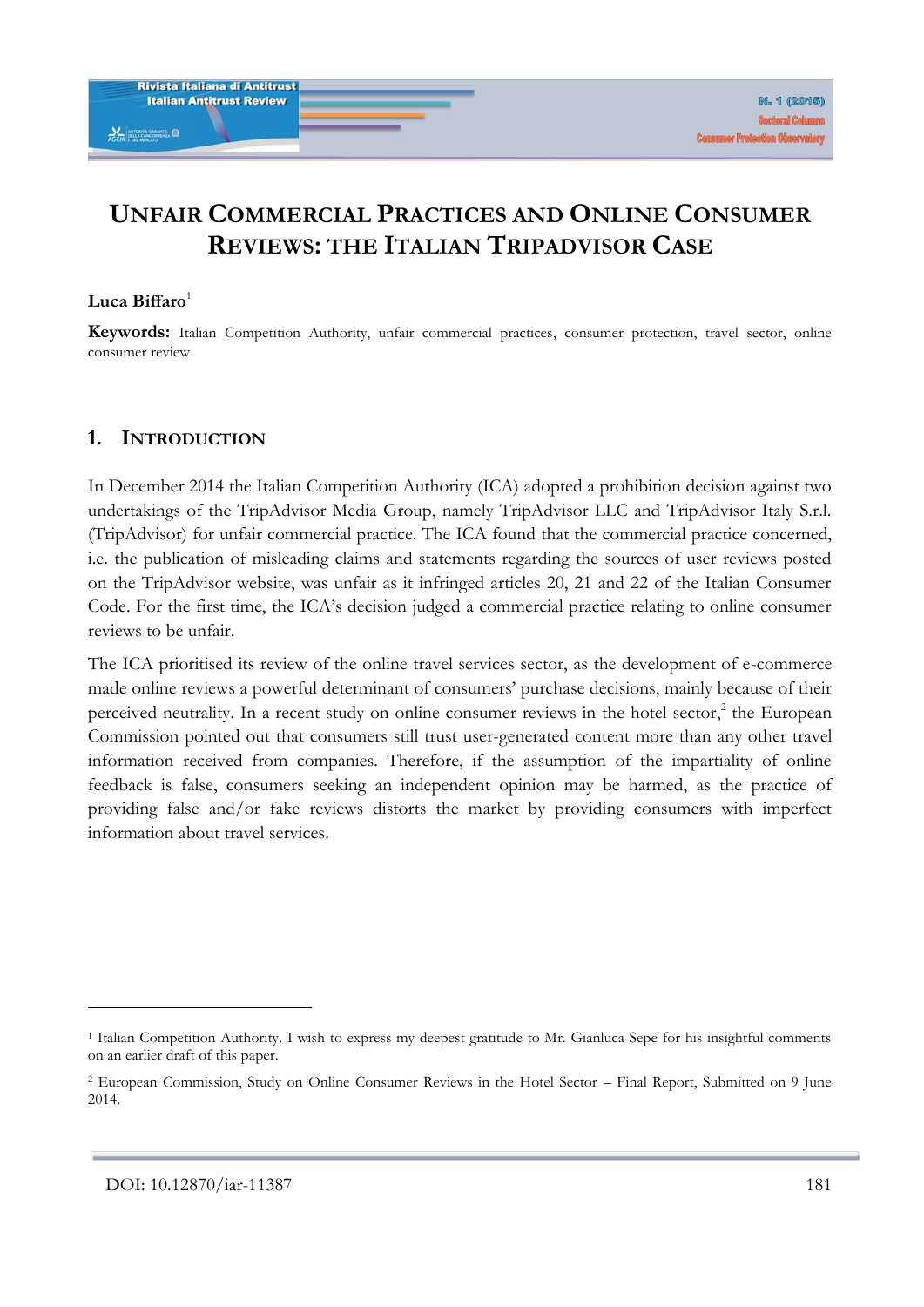

## **2. THE ICA'S CONCERNS**

In May 2014 the ICA initiated a proceeding against two undertakings of the TripAdvisor Media Group, namely TripAdvisor LLC, which manages the group's websites, and TripAdvisor Italy S.r.l..

In particular, the ICA expressed its concern that TripAdvisor would disseminate misleading claims on its Italian website, in order to promote its business to Italian consumers. These claims, such as *"[…] TripAdvisor offers trusted advice from real travelers […]*" and *"[…] you'll find a lot of real and authentic reviews you can trust at TripAdvisor […]*", stressed the truthfulness of sources of online feedback. Moreover, the ICA expressed its concern that these claims could be misleading due to the inadequacy of tools and procedures adopted by said undertakings to verify user reviews.

### **2.1 TripAdvisor's Business and Revenue Model**

The TripAdvisor platform is a travel review website on which consumers can gather travel information via user-generated content. The implementation of such a business model has brought about a radical change in the role played by consumers participating in an Internet community, as it has shifted their role from that of a passive audience to that of an interactive one.<sup>3</sup> Thus the TripAdvisor platform is not governed by the 90-9-1 principle, according to which only 1% of users actively participate in an Internet community.

It is suggested that such a change of scenario results from two specific business choices made by TripAdvisor, both aimed at increasing both user-generated content and its Internet audience. First, the undertakings placed lower barriers of entry to the platform, by making the sign-up process very simple and quick. The aim of this business choice is to increase the number of user reviews. <sup>4</sup> Moreover, the undertakings required no effort on the part of users in contributing to the online activities of the TripAdvisor community. Secondly, TripAdvisor published a wide range of claims and statements on its website which stressed the truthfulness of user feedback.

It has been of crucial economic importance for TripAdvisor to attain such a result, since it has led to exponential growth in its audience, as the more reviews that are posted on the database, the more likely it is that traffic to the website will increase. The resulting growth increased TripAdvisor's revenues from its business activities. Indeed, the entire platform has been developed to exploit user-generated content, by offering a wide range of travel options, as well as travel planning features with seamless links to partners' booking websites. TripAdvisor declared that it adopted a revenue model substantially

<sup>&</sup>lt;sup>3</sup> TripAdvisor states on its website that it is "the largest travel community in the world, reaching 315 million unique monthly visitors, and more than 200 million reviews and opinions" (source: [www.tripadvisor.com\)](http://www.tripadvisor.com/).

<sup>4</sup> TripAdvisor does not use an account verification system (e.g. CAPTCHA) or send verification e-mails on completion of registration.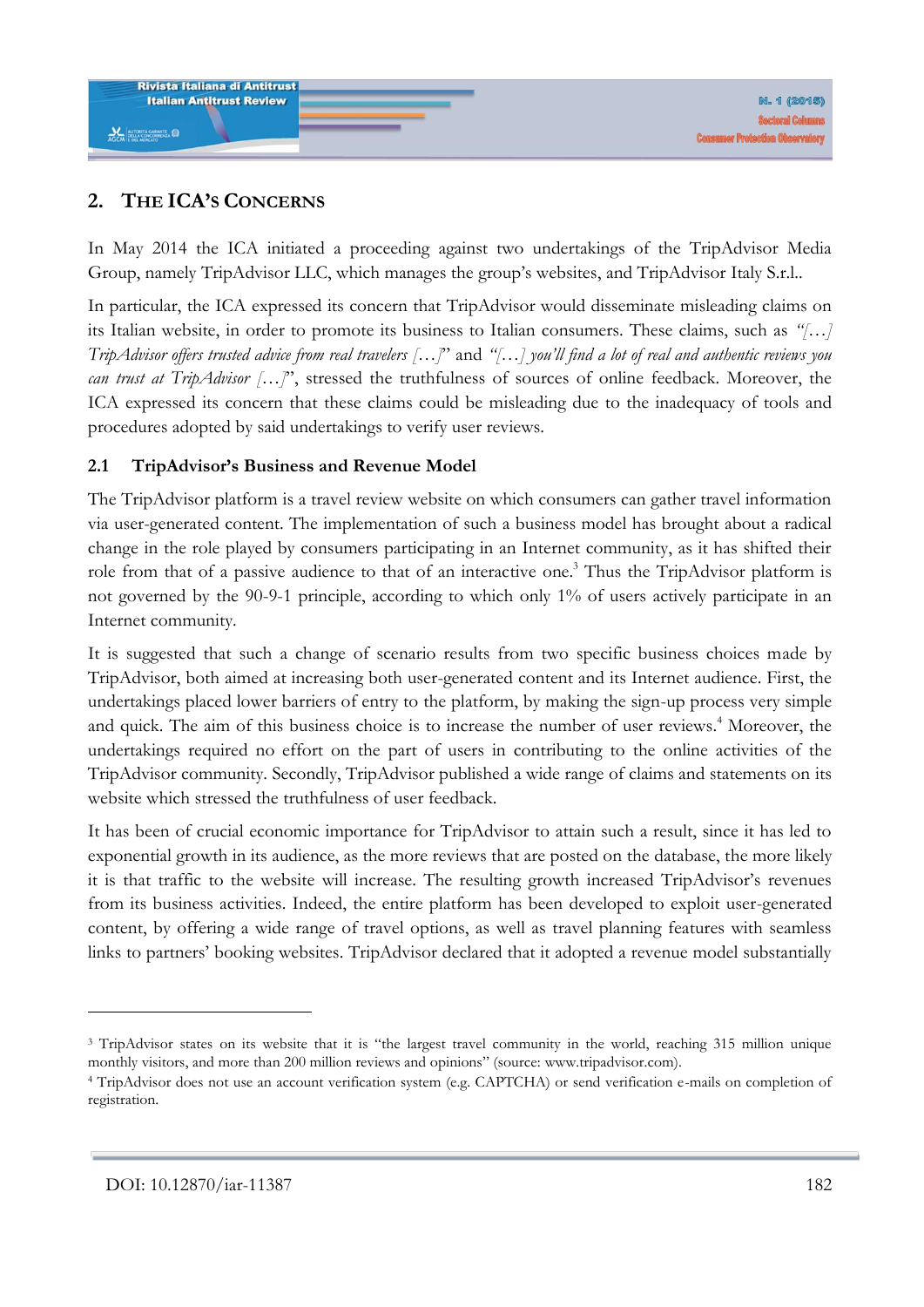| <b>Rivista Italiana di Antitrust</b> |                                                                |
|--------------------------------------|----------------------------------------------------------------|
| <b>Italian Antitrust Review</b>      | <b>N. 1 (2015)</b>                                             |
| AGCM E DEL MUSICATO                  | <b>Sectoral Cove</b><br><b>Consumer Protection Observatory</b> |
|                                      |                                                                |

based on the sale of advertising "primarily through click-based advertising and, to a lesser extent, display-based advertising".<sup>5</sup>

#### **2.2 How the TripAdvisor Platform works**

TripAdvisor adopts an online reputation model based on content rating and ranking in which businesses are rated and ranked based on information collected from user reviews. The main working tools of its database are: *i)* the "Popularity Index Ranking"; *ii)* the "Overall Bubble Rating".

The "Popularity Index Ranking" indicates the position achieved by each individual business within a given geographical area,<sup>6</sup> regardless of sorting criteria chosen by consumers. Since the business ranking is calculated on the basis of data gathered from user reviews, this tool is closely related to the Overall Bubble Rating,<sup>7</sup> which expresses the average of the total Overall Bubble Rating obtained by businesses.

Specifically, consumers assign an "Overall Bubble Rating" to businesses on a scale of 0 to 5, via user reviews. The businesses' position within the Popularity Index Ranking is calculated according to a complex algorithm using the quantity, quality, and age of user reviews as primary factors. In particular, the ICA found evidence that such an algorithm works through data such as the average of the total Overall Bubble Rating obtained by a specific business, and the score achieved by any other business within the same geographical area.<sup>8</sup>

## **3. THE ICA'S ASSESSMENT**

The ICA found that the first of TripAdvisor's commercial practices described above was unfair according to the Italian Consumer Code. In particular, the ICA linked the misleading feature of TripAdvisor's commercial claims to the inadequacy of the tools and procedures that it has adopted for verifying user reviews.

The ICA expressed its concern that these claims significantly influenced consumers' decisions, leading consumers to place greater trust in both user reviews and the measures adopted by TripAdvisor to ensure the identification of fake reviews. The deceptive nature of such claims led consumers to believe

<sup>&</sup>lt;sup>5</sup> TripAdvisor, according to its click-based advertising scheme, sells advertising space on its website to advertising clients, mainly online travel agencies and direct suppliers in the hotel, airline and cruise product categories. Moreover, TripAdvisor prices this advertising space on a cost-per-click basis, and receives payments based on the number of users who click on the links allocated within its online platform.

<sup>6</sup> When consumers look for travel information on TripAdvisor, they have to choose their search criteria, namely the geographical area and type of establishment (accommodation, restaurant, etc.).

<sup>7</sup> The Overall Bubble Rating is a measure of how consumers have rated a property.

<sup>8</sup> The Popularity Index Ranking and the Overall Bubble Rating are recalculated every day.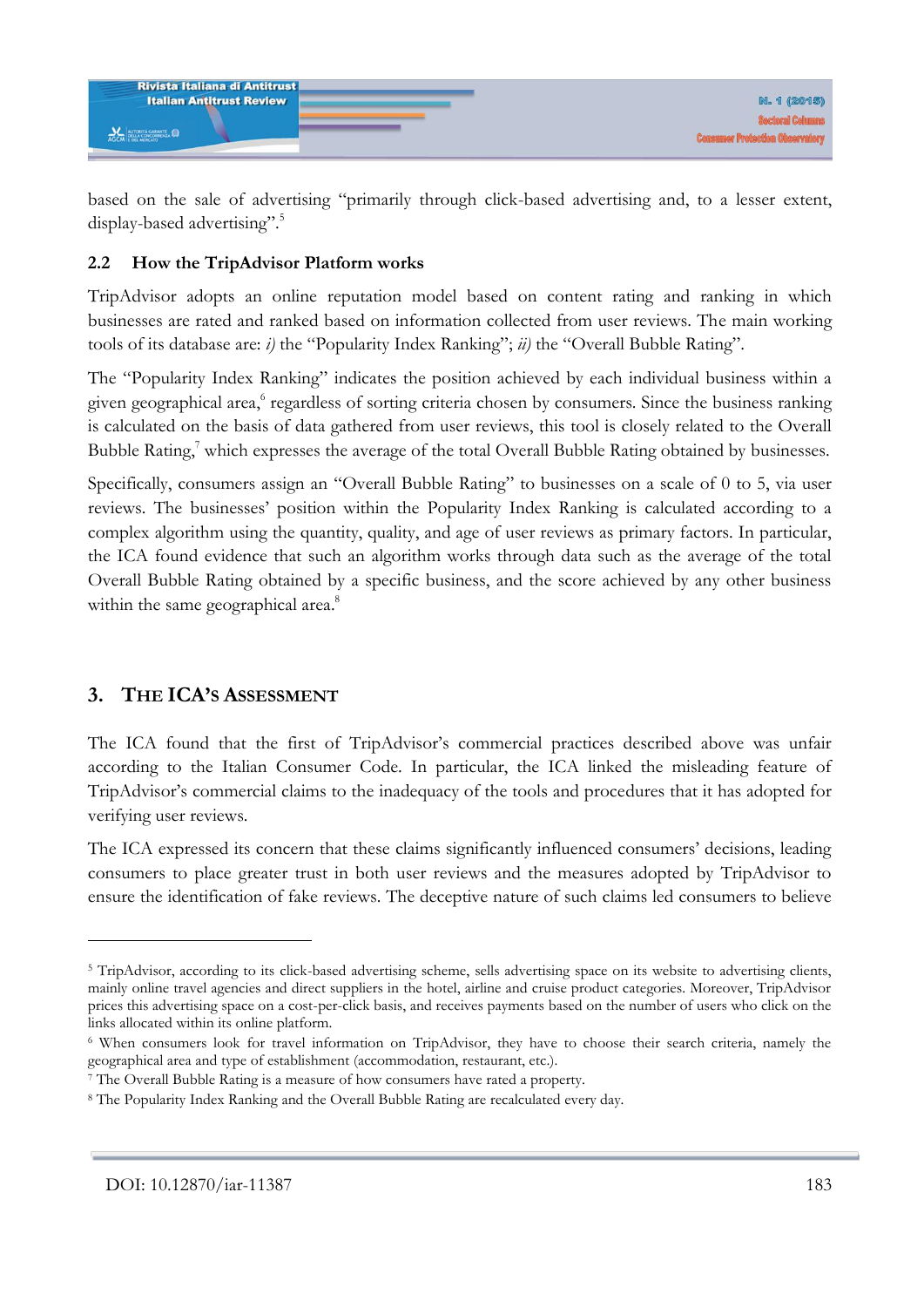

that user reviews posted on Tripadvisor's Italian website were genuine opinions from actual travellers, as they accurately reflected their real travel experience, and therefore could be relied upon when planning their trips.

The ICA deemed that TripAdvisor could not substantiate these claims, since it does not verify the information contained in the user reviews. Indeed, the way in which the review verification system works leads consumers to presume that the content posted on the website is authentic, and not merely the result of fraudulent activities. Moreover, the number of employees checking user reviews is inadequate, given the total number of reviews posted on the website. Therefore, third-party manipulation of TripAdvisor's online reputation model, for instance by using "boosting" and "optimisation" strategies,<sup>9</sup> could not be detected, ultimately influencing consumers' travel decisions through distorted ranking results.

Firstly, the ICA highlighted the high likelihood of fake reviews being submitted, given the ease with which users can register with TripAdvisor due to the low barriers of entry to the Internet community in question. Secondly, it pointed out that the practical impact of fake reviews – regardless of their number – is not negligible, as every single user review counts towards the Overall Bubble Rating. The publication of a fake review, therefore, may affect businesses' rankings and thus distort consumers' economic behaviour. Indeed, the misleading nature of the aforementioned claims would ultimately affect the main factors driving consumers' choices from within the database – i.e. the Popularity Index Ranking and the Overall Bubble Rating – it being very likely that the higher-ranked business will get more visits. Finally, such a result would affect consumer choice, as TripAdvisor provides seamless links to online travel agencies' websites.

The ICA also found that the right of reply accorded to businesses had only a limited information value in several respects. Firstly, business owners usually exercise such a right when negative reviews are received. Secondly, the exercise of the right of reply may not affect the positions within the Popularity Index Ranking, because it does not lead to user reviews being deleted from the TripAdvisor database. Finally, such a right may be exercised only by management representatives who verify their identities on the TripAdvisor website.<sup>10</sup>

<sup>9</sup> "Boosting" is the practice of submitting a certain amount of fake positive reviews in order to boost the ranking of a business within an online database, while "optimisation" is the systematic submission of fake positive reviews, usually by third-party companies upon payment, in order to improve the ranking of the paying business within an online database. These terms are also used by TripAdvisor (source: [http://www.tripadvisor.com/TripAdvisorInsights/n622/taking-stand](http://www.tripadvisor.com/TripAdvisorInsights/n622/taking-stand-against-organized-boosting)[against-organized-boosting\)](http://www.tripadvisor.com/TripAdvisorInsights/n622/taking-stand-against-organized-boosting).

<sup>&</sup>lt;sup>10</sup> Management representatives, TripAdvisor employees and consumers can create a business account. The management representatives are required to verify their identity only if they wish to manage an account.